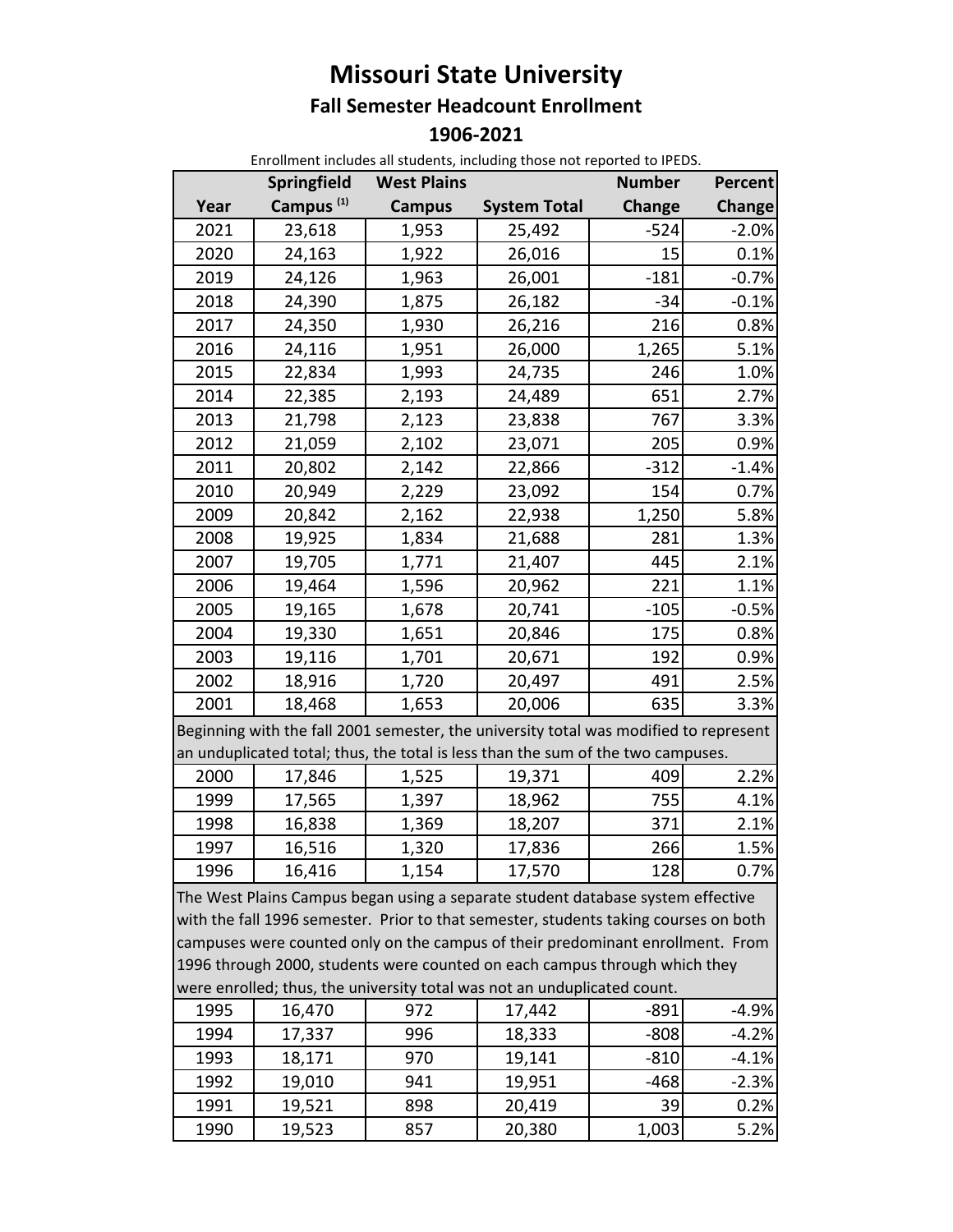|                                                                                    | Springfield           | <b>West Plains</b> |                     | <b>Number</b> | <b>Percent</b> |  |  |  |  |
|------------------------------------------------------------------------------------|-----------------------|--------------------|---------------------|---------------|----------------|--|--|--|--|
| Year                                                                               | Campus <sup>(1)</sup> | <b>Campus</b>      | <b>System Total</b> | Change        | <b>Change</b>  |  |  |  |  |
| Prior to 1990, enrollment totals included students who enrolled but had withdrawn  |                       |                    |                     |               |                |  |  |  |  |
| as of the census date. For 1990 and subsequent years, totals include only students |                       |                    |                     |               |                |  |  |  |  |
| still enrolled as of the census date.                                              |                       |                    |                     |               |                |  |  |  |  |
| 1989                                                                               | 18,734                | 643                | 19,377              | 1,492         | 8.3            |  |  |  |  |
| 1988                                                                               | 17,318                | 567                | 17,885              | 963           | 5.7%           |  |  |  |  |
| 1987                                                                               | 16,342                | 580                | 16,922              | 738           | 4.6%           |  |  |  |  |
| 1986                                                                               | 15,482                | 702                | 16,184              | 154           | 1.0%           |  |  |  |  |
| 1985                                                                               | 15,394                | 636                | 16,030              | 504           | 3.2%           |  |  |  |  |
| 1984                                                                               | 14,927                | 599                | 15,526              | $-127$        | $-0.8%$        |  |  |  |  |
| 1983                                                                               | 15,040                | 613                | 15,653              | 38            | 0.2%           |  |  |  |  |
| 1982                                                                               | 15,051                | 564                | 15,615              | $-251$        | $-1.6%$        |  |  |  |  |
| 1981                                                                               | 15,308                | 558                | 15,866              | 21            | 0.1%           |  |  |  |  |
| 1980                                                                               | 15,325                | 520                | 15,845              | 954           | 6.4%           |  |  |  |  |
| 1979                                                                               | 14,350                | 541                | 14,891              | 1,103         | 8.0%           |  |  |  |  |
| 1978                                                                               | 13,315                | 473                | 13,788              | 368           | 2.7%           |  |  |  |  |
| 1977                                                                               | 12,979                | 441                | 13,420              | 759           | 6.0%           |  |  |  |  |
| 1976                                                                               | 12,251                | 410                | 12,661              | 508           | 4.2%           |  |  |  |  |
| 1975                                                                               | 11,766                | 387                | 12,153              | 1,354         | 12.5%          |  |  |  |  |
| 1974                                                                               | 10,557                | 242                | 10,799              | 328           | 3.1%           |  |  |  |  |
| 1973                                                                               | 10,225                | 246                | 10,471              | 508           | 5.1%           |  |  |  |  |
| 1972                                                                               | 9,720                 | 243                | 9,963               | 33            | 0.3%           |  |  |  |  |
| 1971                                                                               | 9,612                 | 318                | 9,930               | 966           | 10.8%          |  |  |  |  |
| 1970                                                                               | 8,680                 | 284                | 8,964               | 531           | 6.3%           |  |  |  |  |
| 1969                                                                               | 8,192                 | 241                | 8,433               | 506           | 6.4%           |  |  |  |  |
| 1968                                                                               | 7,667                 | 260                | 7,927               | 1,331         | 20.2%          |  |  |  |  |
| 1967                                                                               | 6,410                 | 186                | 6,596               | 661           | 11.1%          |  |  |  |  |
| 1966                                                                               | 5,761                 | 174                | 5,935               | 563           | 10.5%          |  |  |  |  |
| 1965                                                                               | 5,153                 | 219                | 5,372               | 1,055         | 24.4%          |  |  |  |  |
| 1964                                                                               | 4,160                 | 157                | 4,317               | 514           | 13.5%          |  |  |  |  |
| 1963                                                                               | 3,692                 | 111                | 3,803               | 230           | 6.4%           |  |  |  |  |
| 1962                                                                               | 3,573                 | 0                  | 3,573               | 140           | 4.1%           |  |  |  |  |
| 1961                                                                               | 3,433                 | 0                  | 3,433               | 387           | 12.7%          |  |  |  |  |
| 1960                                                                               | 3,046                 | 0                  | 3,046               | 335           | 12.4%          |  |  |  |  |
| 1959                                                                               | 2,711                 | $\mathbf 0$        | 2,711               | 49            | 1.8%           |  |  |  |  |
| 1958                                                                               | 2,662                 | $\mathbf 0$        | 2,662               | 220           | 9.0%           |  |  |  |  |
| 1957                                                                               | 2,442                 | 0                  | 2,442               | 65            | 2.7%           |  |  |  |  |
| 1956                                                                               | 2,377                 | 0                  | 2,377               | 155           | 7.0%           |  |  |  |  |
| 1955                                                                               | 2,222                 | $\mathbf 0$        | 2,222               | 318           | 16.7%          |  |  |  |  |
| 1954                                                                               | 1,904                 | $\mathbf 0$        | 1,904               | 283           | 17.5%          |  |  |  |  |
| 1953                                                                               | 1,621                 | 0                  | 1,621               | 140           | 9.5%           |  |  |  |  |
| 1952                                                                               | 1,481                 | $\mathbf 0$        | 1,481               | $-201$        | $-12.0%$       |  |  |  |  |
| 1951                                                                               | 1,682                 | 0                  | 1,682               | $-113$        | $-6.3%$        |  |  |  |  |
| 1950                                                                               | 1,795                 | 0                  | 1,795               | $-82$         | $-4.4%$        |  |  |  |  |
| 1949                                                                               | 1,877                 | 0                  | 1,877               | $-28$         | $-1.5%$        |  |  |  |  |
| 1948                                                                               | 1,905                 | $\mathbf 0$        | 1,905               | $-5$          | $-0.3%$        |  |  |  |  |